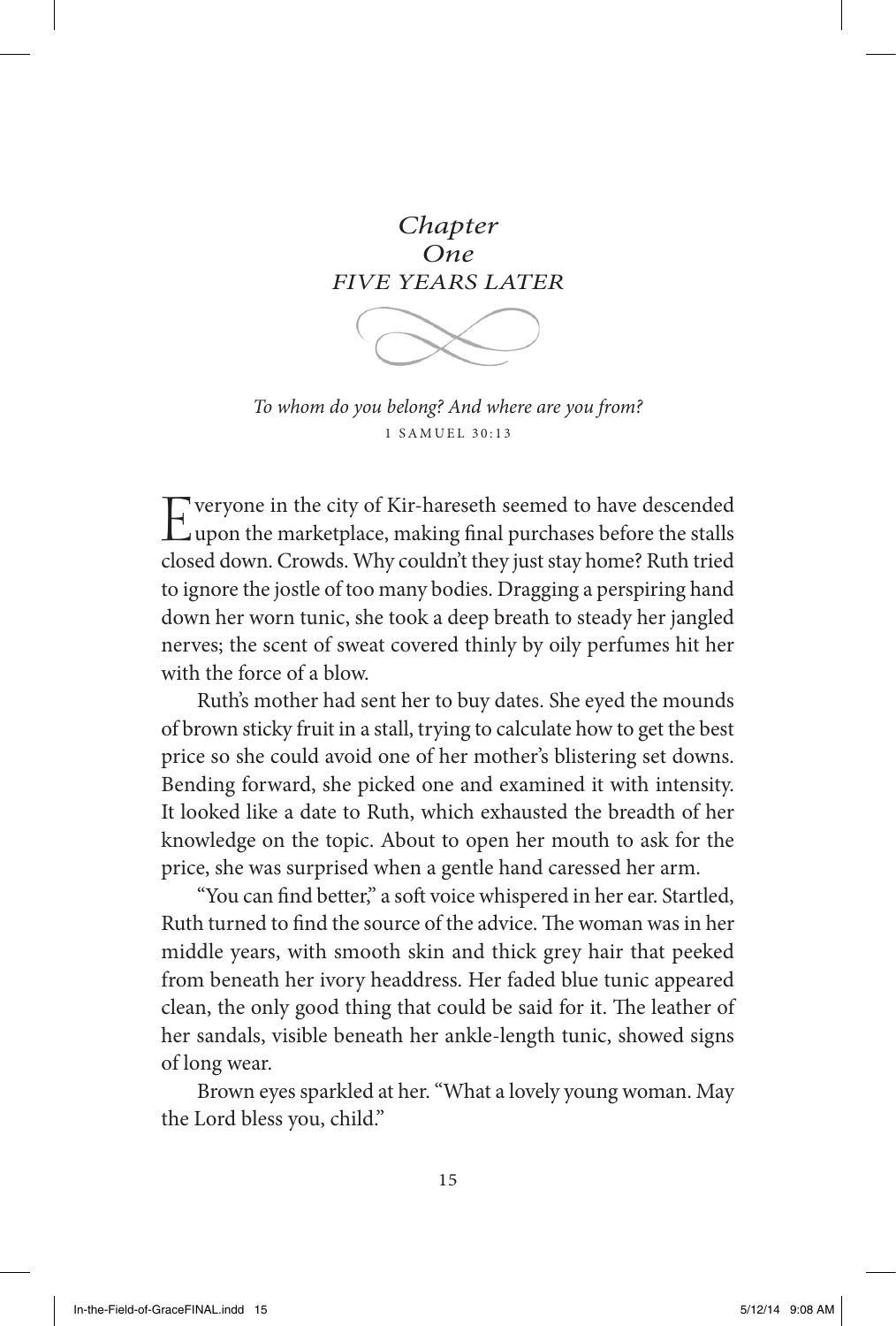Compliments and Ruth did not go together. Certainly, no one had ever called her *lovely*. Her eldest sister was the acknowledged beauty of the family. Ruth was the last born and the Great Disappointment. The last chance at her parents' hope for a son, unfulfilled.

Too tall. Too quiet. Too female.

"Pardon?" she said, fumbling with the empty cloth bag she held, trying unsuccessfully to swallow.

"Forgive me. My sons tell me I am too free with my tongue. But you are such a pretty creature, I had to tell you."

Ruth gaped at her like one of the cows of Bashan.

The stranger flashed a wide smile, displaying a full set of startlingly white teeth. "I've embarrassed you. I'm sorry. We are more forthright with our thoughts in Israel. I've never lost the habit."

That explained the odd lilting accent. And the strange blessing she had given Ruth. What had she said? The Lord. Not Chemosh, but the Lord bless you. "You are an Israelite," Ruth said, forcing her tongue around the words.

"Yes. My sons and I have lived here for some years. We came when Bethlehem went through a famine and we feared we might starve. My husband was with us then, but he died of a wasting disease some years ago."

"That must have been hard to bear," Ruth said. "Having to raise your sons alone and in a foreign land."

"Hardest thing I've ever done. But the Lord has seen us through."

Ruth, who knew nothing about this Lord other than a vague recollection that He was the deity worshiped in Israel, gave a short nod.

"I am Naomi. Naomi of Bethlehem, in Judah. And you, my sweet girl? What do they call you?"

"Ruth."

"Ruth." Naomi nodded. "I like it. Have you brothers and sisters?"

"Four sisters, all older."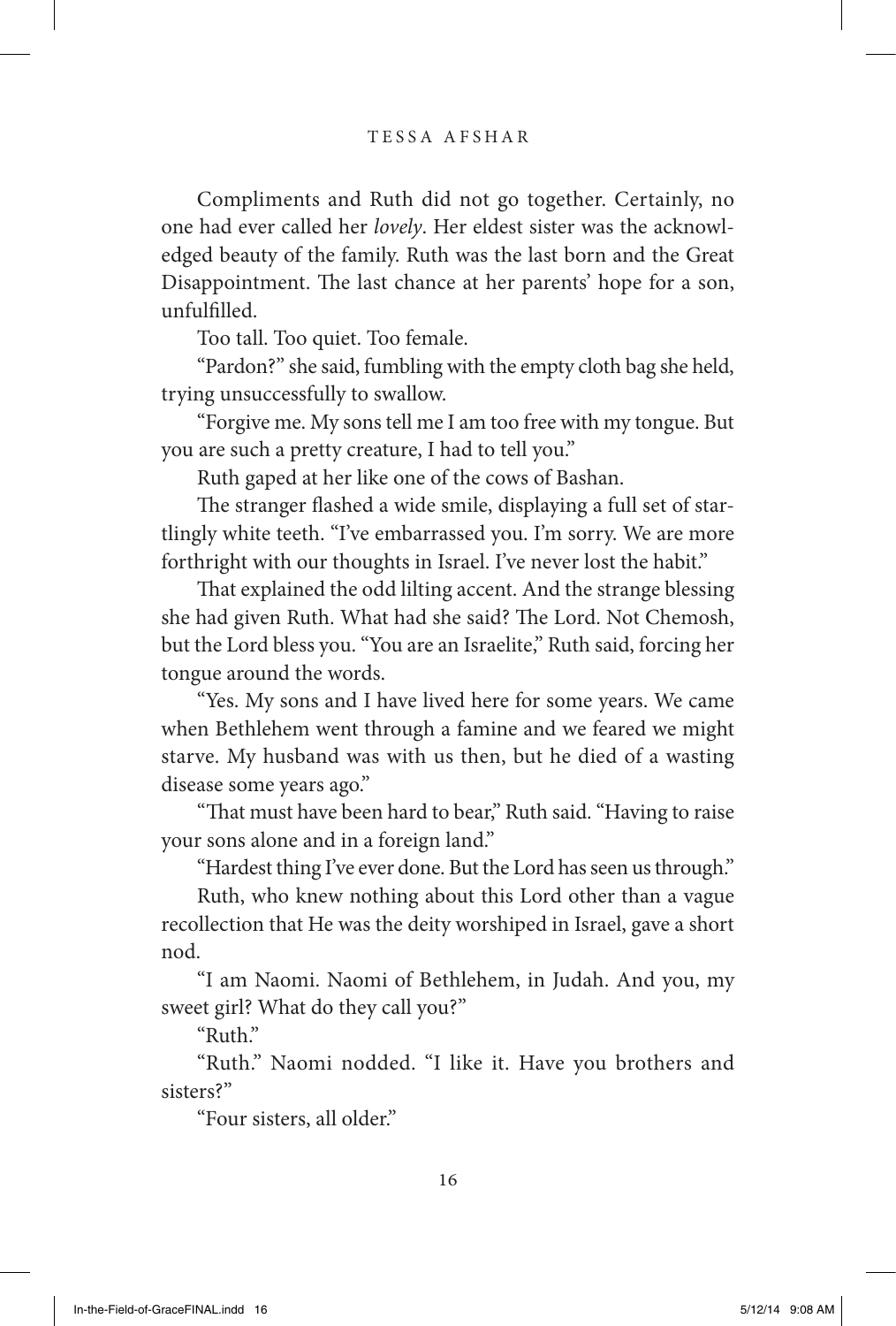Naomi raised her brows and made a gentle humming sound in her throat. An odd silence settled over them; Ruth felt the crowds receding from her senses, their incessant sounds and smells muted. She had a strange notion that the woman had gazed into her life and seen it, known its pains and sorrows, just from that one sentence. As if Naomi knew that four older sisters meant Ruth had grown up invisible. Unwanted. Never quite managing to please anybody.

Yet she had uttered no words. Just that gentle humming in her throat.

As if coming to a sudden decision, Naomi said, "You must come to my home and share supper with us. My sons will be delighted to meet you."

Ruth's jaw dropped open. "I . . . thank you. But I must buy dates. For my mother."

"Ah. Try that stall over there. Mesha is almost an honest man. And his fruit is fresh. Don't let him pick for you, though. Insist on picking the ones you want. He'll grumble, but pay no mind. Your mother will be happy with what you bring home."

*You don't know my mother.* 

"That's kind of you. Thank you, Naomi."

Before Ruth settled on a price with the vender Naomi had recommended, the woman herself showed up again, stationing herself at Ruth's side. "Come, Mesha. What kind of price is that for a daughter of Moab? You can do better."

Mesha complied by lowering his price a fraction. Ruth, who had no talent for haggling, gave the Israelite woman a grateful smile. "For once I'm returning from the market with a decent purchase. Not only do I thank you, my whole family thanks you."

Naomi laughed. Ruth liked the sound of it, clear and pleasing, without drawing needless attention. She could imagine the hardships of the woman's life. And yet Naomi had not lost her ability to find joy in small things.

"Will you come and visit me after you deliver the dates to your mother? It's only my sons and me, and our house is simple. But you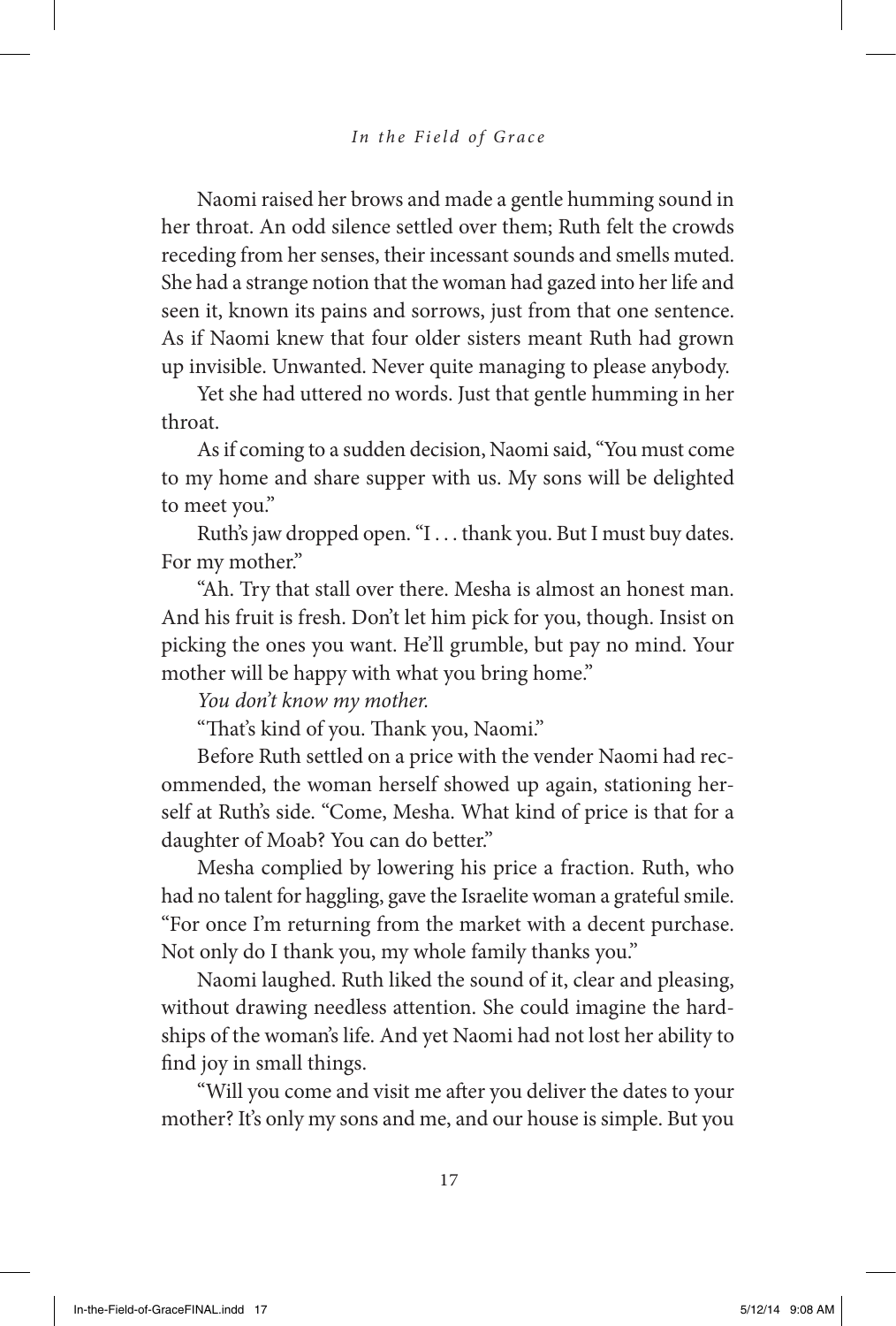would be most welcome. I'll give you supper and afterward walk you home so you won't have to worry about finding your way in the dark."

Ruth felt her skin turn warm as blood rushed to her cheeks. "I would like to."

Naomi patted her hand and told her how to find her house.

Before delivering the dates to her mother, Ruth hid two of the plumpest in her sash. For once, her mother had no sour comments when she examined her daughter's purchase. It never occurred to Ruth to expect praise for her success. Praise and her mother were not frequent companions. Not when it came to the woman's fifth daughter.

"Where is Grandfather?" Ruth asked.

"Where else? Slumbering on his mat as usual, expecting everyone to take care of his lordship."

Ruth flushed at her mother's bitter complaint. The only true kindness Ruth had received growing up was at the hand of her grandfather. Though everyone else in her family had found her wanting, her father's father acted as though Ruth were the most precious member of his brood.

In fond remembrance, Ruth fingered the luxurious linen sash tied at her waist. The old man had bought it for her years ago, after Ruth's sisters had teased her more mercilessly than usual. Unable to bear their mean words another moment, she had run into the field behind their house and hidden through the night, shedding her tears in private. No one had bothered to try to find her. Except Grandfather.

Late the following morning he had come upon her, crouching in order to see into her eyes. "There you are. I've been looking everywhere for you."

"I was here."

"So I see."

"Is Mother very angry?"

"No more than usual, shall we say? So long as you finish your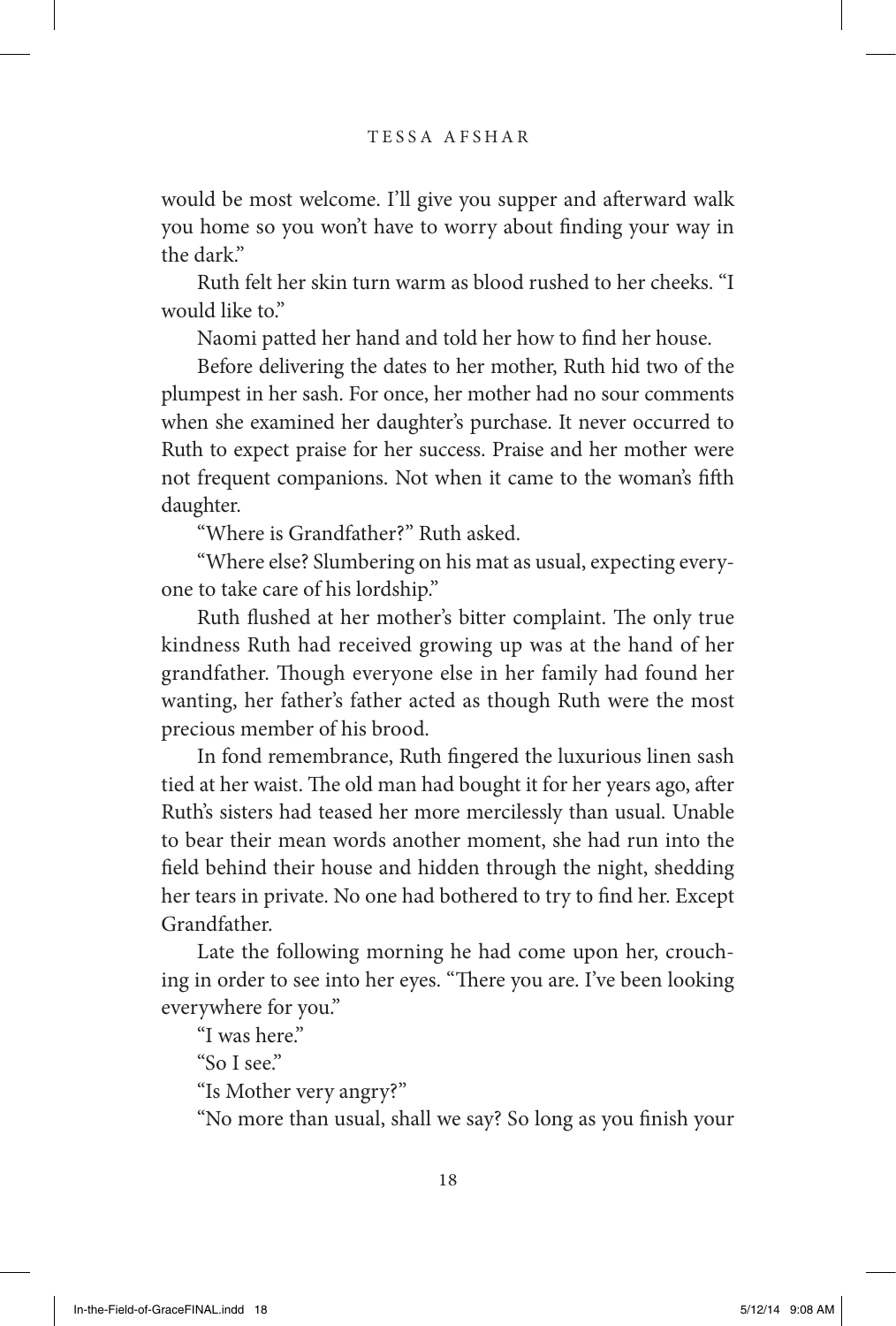chores, I believe she will grow calm. Now, I have a present for you." "For *me*?"

"Yes, indeed. Because you are my adorable granddaughter and I am proud of you." He proffered the most exquisite sash Ruth had ever seen. It had white and dark blue stripes, with lighter blue flowers embroidered through the edges.

She gasped. "This must have cost a fortune."

The old man smiled. "It did. And you are worth it."

Ruth let the memory fade, blinking back tears.

The grandfather she held dear had disappeared in the past few years. His mind had grown dim with time. Often he didn't seem to recognize any of them. He had grown tangled in a shadow world, isolated, unable to grasp the ordinary things of life. He was with them and yet lost to them.

Ruth knelt by his mat and caressed his shoulder with a light hand. His eyes opened, faded and unfocused.

"I have a present for you, Grandfather." Ruth handed him one of the dates, trying to keep the exchange hidden from the rest of the room with her slim body.

The withered man stared at the date in the palm of his hand, his expression blank. "Put it in your mouth," Ruth encouraged. "It's sweet." She moved his hand toward his mouth, and obediently he took a bite.

He made a small sound of appreciation. "I told you you would like it," she whispered. "Don't let Mother catch you, or there will be great gnashing of teeth."

A smile broke on the old man's face and for a moment he looked like his old self, understanding and humor twinkling in the filmy eyes. Sometimes lucidity broke over him like the summer rains, sudden and inexplicable, and he became again the man she loved and missed like part of her own heart. But those moments were growing rarer with each passing day.

"Oh Grandfather." Ruth gave him a hard embrace; by the time she moved away, the empty look had taken the place of the momentary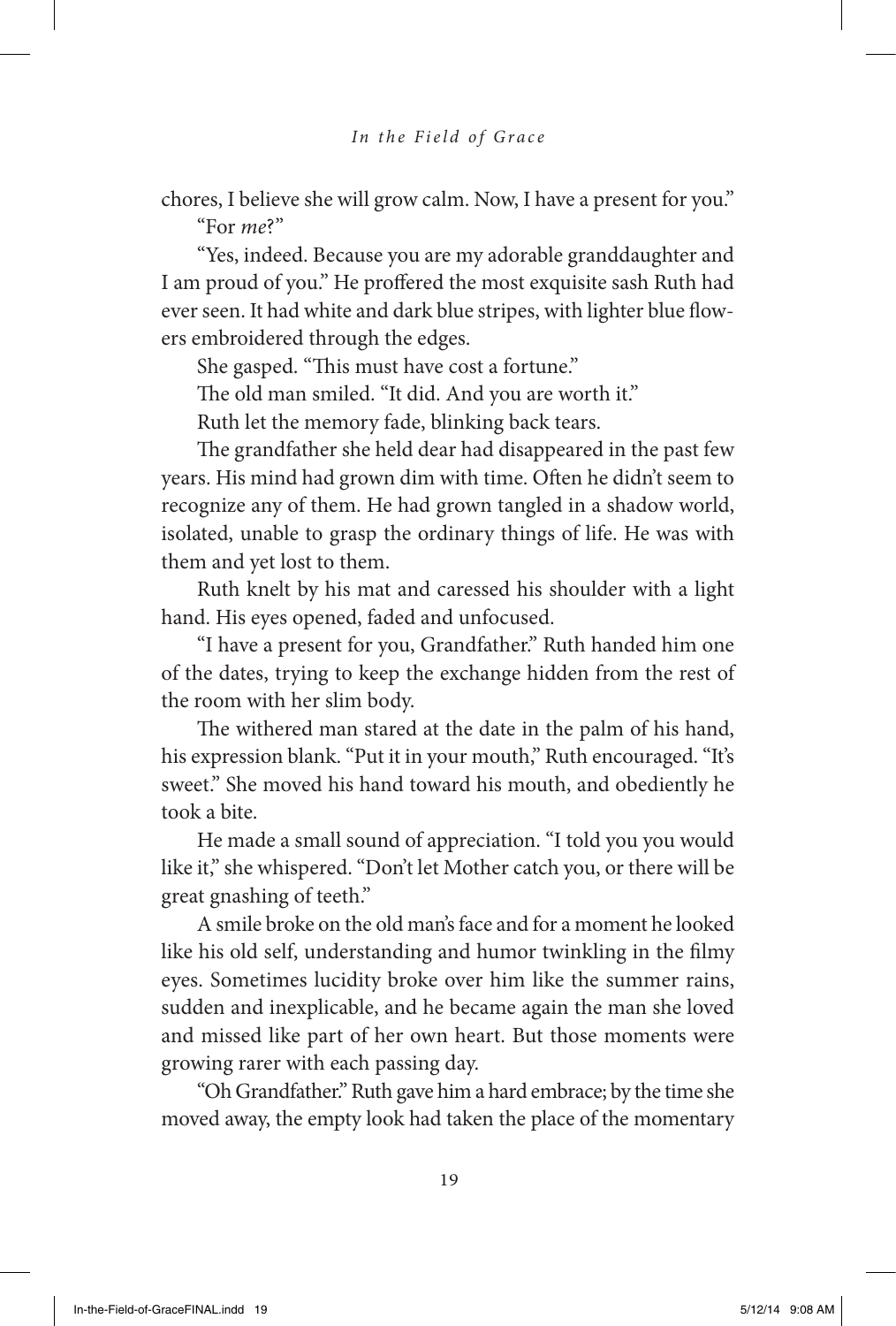clarity. Ruth's shoulders slumped. Gently, she fed him the last date before leaving his side.

Her mother made no demur when Ruth spoke of her intention to visit Naomi. In truth, no one cared much if Ruth remained in the house or left it for hours, so long as she fulfilled her endless list of duties.

Ruth enjoyed the walk to Naomi's house. The streets were empty save for a few children lingering late to play one last game before being called home. It was her favorite time of day, just before twilight when the world became more still, when the intense bustle of the day drew to a close and the noise of the rushing crowds ceased.

The sycamore door to Naomi's house stood open, revealing one narrow room, the only chamber that the house boasted. The high lattice windows had been thrown open, allowing the pale, dying rays of the sun into the chamber, giving the place a cheery look. A few handwoven mats covered most of the bare, earthen floor, and two cushions with faded weaving sat against the far wall. A cluttered cleanliness marked the small space.

Ruth felt an odd peace as Naomi welcomed her inside. She could not explain it. But here, in this stranger's home, she felt more settled than she ever had in the house where she had spent her whole life.

Naomi took her hand and drew her farther into the chamber. "Aren't you tall? I have to tip my head back to look into your eyes."

Ruth bit her lip and lowered her face. Her height had been a source of unrelenting shame since she had turned ten and, without warning, grown into a pole. She managed to be taller than everyone in her family, even her father. Her sisters tormented her with names like *tree trunk* and *rooftop*.

Naomi gasped. "Oh my dear, I meant it as praise. You are like a willow, soft and full of grace. In Israel, tall women are much admired"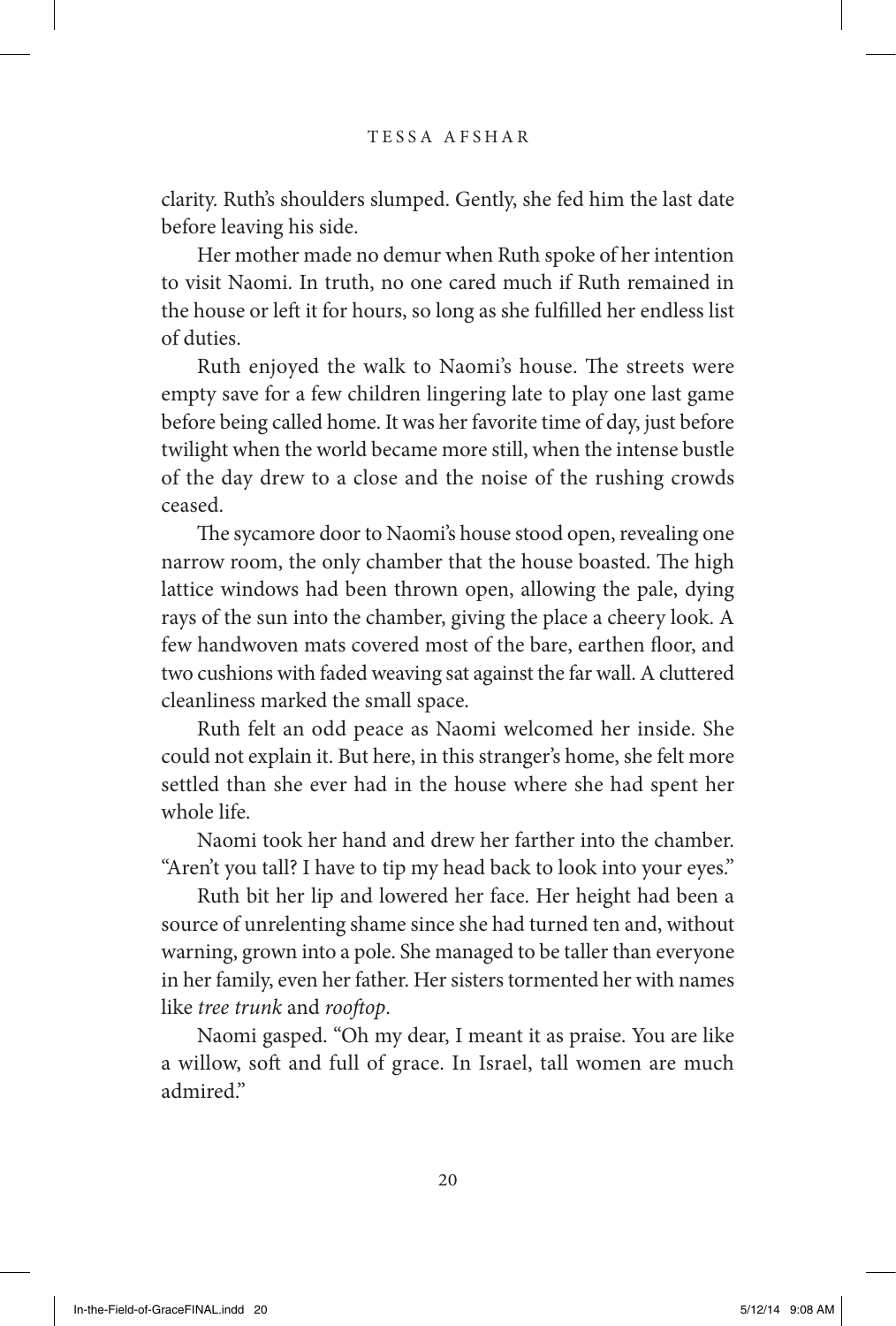*Then I should have been born in Israel.* But she swallowed the words.

"Sit down here, dear Ruth. The cushions have gone flat, I'm afraid"

Ruth sat, tucking her feet up to the side of her hip, arranging her loose tunic to cover her toes. "They are very comfortable."

"My sons aren't home from the field yet. They leave early and return late. Poor lads. Their work is hard. We'll eat when they come. Do you like lentils?"

"My favorite," Ruth said, as if she didn't have to eat them every day. "May I help you with the bread?" Before Naomi could respond, she rose to go to her. Naomi was making cakes of dough with ground barley flour, and after rinsing her hands with water, Ruth took a large handful to knead.

"Such light flour," she said, allowing admiration to color her voice. She knew the effort it took to grind the barley grain into a fine powder. With Naomi the sole female occupant of her house, she could not share the burden of grinding with another woman, which would allow her to use a larger, more efficient hand mill.

Naomi smiled. "I fear I'm vain when it comes to my cooking. So if you want to win my heart, you've started on the right foot."

Another compliment? Ruth was losing count of them. She looked down and kneaded harder.

"The stone is hot. As soon as Mahlon and Chilion return home, we will bake the bread, so we can have hot barley cakes with our soup. Won't they be surprised to see you?"

Ruth gave Naomi a sharp look from under her lashes. "So you don't bring the daughters of Moab to supper every day?"

The older woman dissolved into peals of laughter. She wiped a hand against her cheek, leaving a white trail. "Not every day, no. But a woman with two unmarried young sons can't sit about doing nothing. The boys toil in the fields of their master most of the day long. What chance have they of meeting eligible young women?"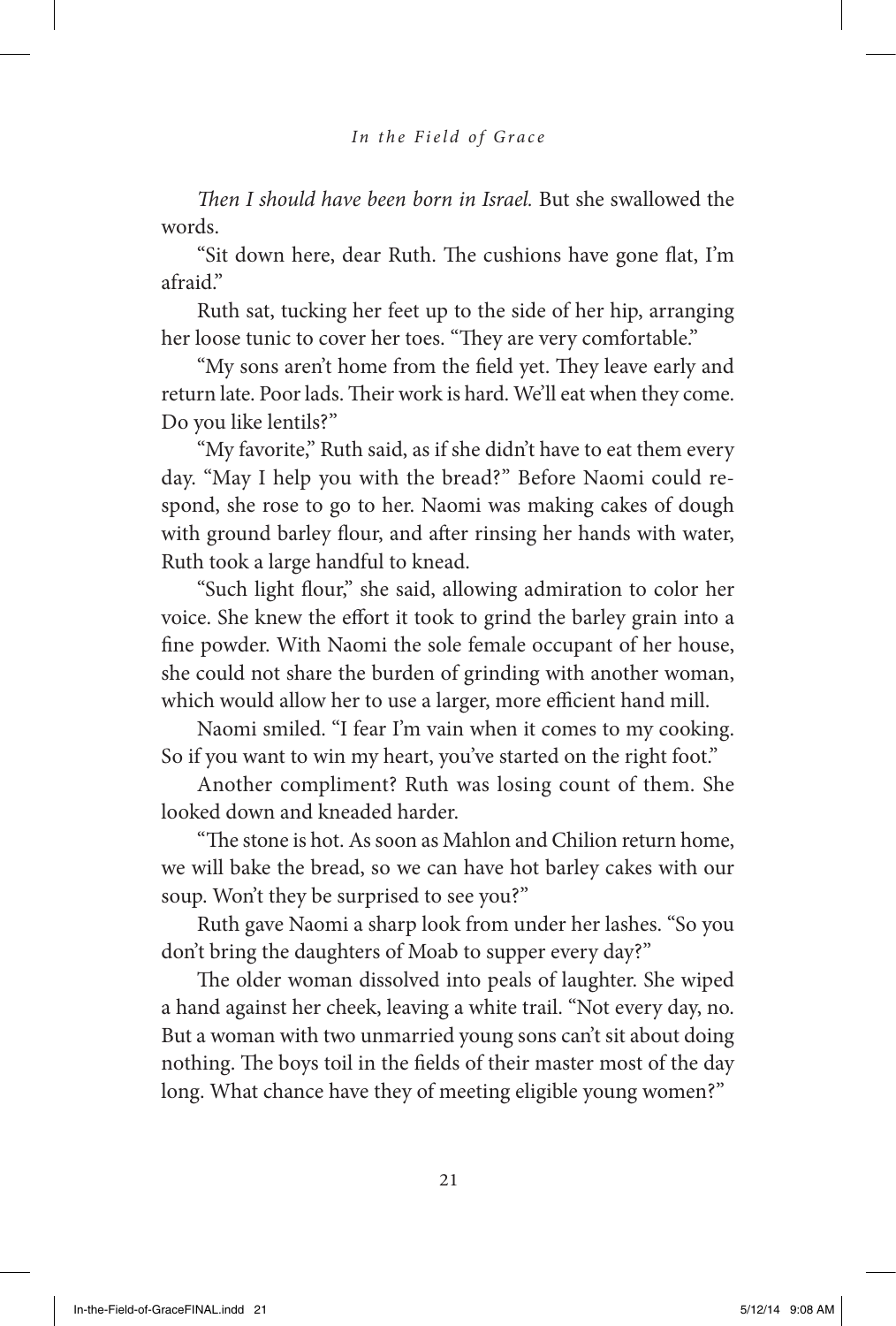*Eligible young women? Unmarried sons?* What had she entangled herself in? Ruth swallowed a deep breath and pointed to Naomi's face. "You have flour smudged on your cheek."

Naomi lifted a cloth to wipe away the smudge of flour.

"I don't think this will work." Ruth tried to keep the panic out of her voice. The thought of meeting two strange men for the express purpose of being weighed as a possible bride turned her stomach into a big knot. They would only reject her. "Perhaps I should go home." She started to wipe her hands on the cloth next to her when the sound of conversation made her freeze mid-swipe. She frowned as she heard a feminine voice, softly responding to a man's comment.

The older woman spun toward the open door, her hands fluttering in the air.

"Mother, we have brought you a guest," said the shorter of the two young men. "This is Orpah. We met her at the field and asked her to supper. She . . . She . . . " His voice trailed as he spotted Ruth.

Naomi broke the tension by bursting into peals of laughter. "The Lord be praised. I have also asked my friend Ruth to supper. What a blessed night, to have two new friends join us."

Ruth gulped. It would be offensive to leave now. She would have to stay and see the evening through. At least the other girl, Orpah, would share the burden of attention. She was a pretty girl, no older than seventeen, with rounded cheeks and thick, long black lashes.

They sat on the floor around a well-used mat to eat supper. When Naomi introduced her sons, Ruth did not even lift her chin far enough to see which name belonged to whom. She busied herself with dipping her warm bread into the bowl of aromatic lentils and listened carefully to the conversation flowing around her.

Her attention strayed to Orpah as the girl fanned her face. "I can't abide the heat. This afternoon, I thought my head would bake in my headdress and drop right into the field. That would have been a mess. Knowing the foreman, he would have made me clean it up myself."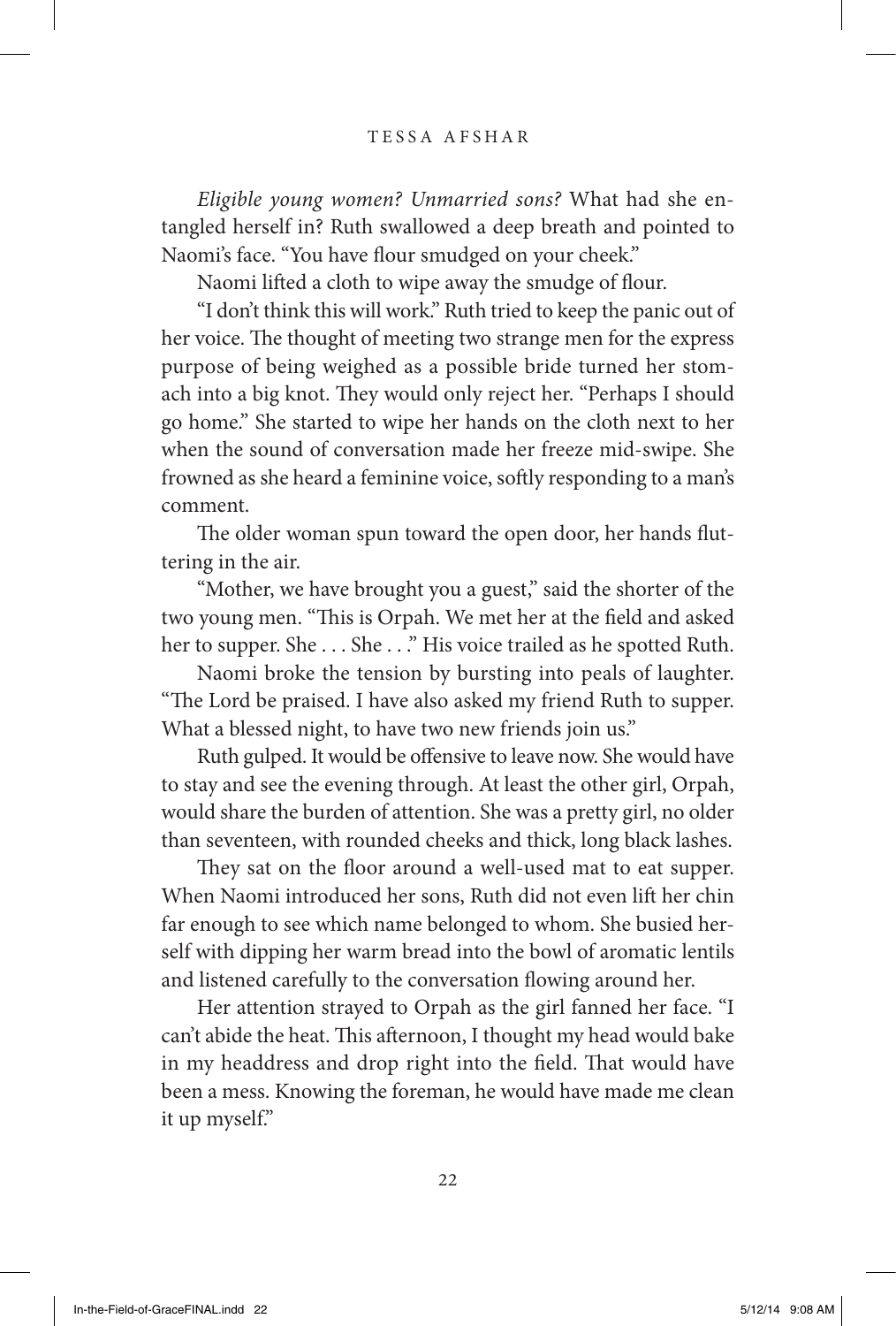Ruth laughed, her outstretched hand forgotten where she had moved to dip her bread into the olive oil. To her surprise, her fingers bumped into solid flesh. She raised startled eyes and collided with a warm brown gaze.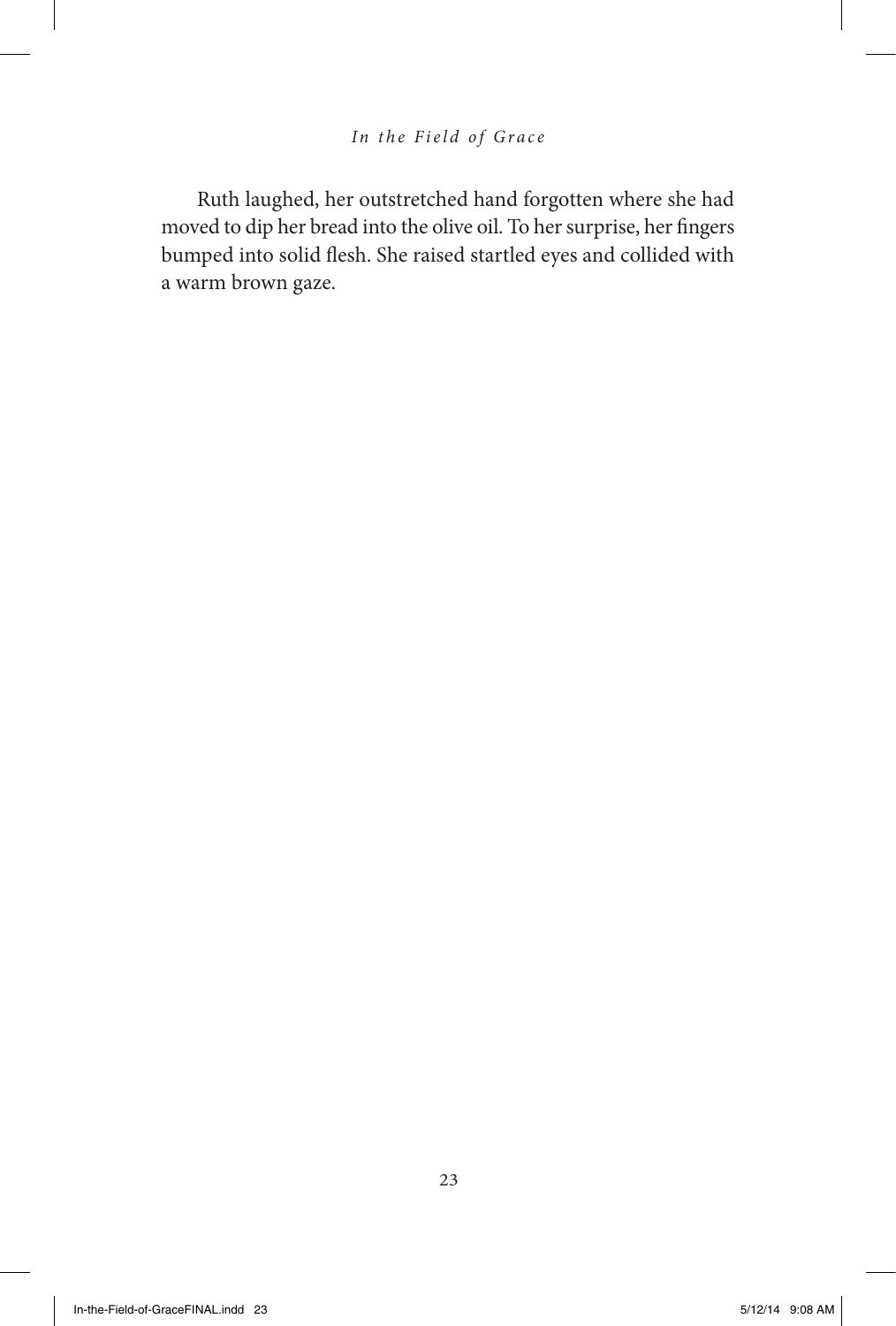

*A friend loves at all times.* PROVERBS 17:17

His skin shone pale as bleached ivory against his dark beard. It was his smile that first caught Ruth's attention. His mouth, too wide for beauty, softened his otherwise ordinary face into the sort of friendliness that made her feel welcomed to the soles of her feet. As if she had known him for years. And she could not even tell his name! Mahlon or Chilion?

Guessing her thoughts, he said, "Mahlon."

With a sudden jolt, she found herself wanting to giggle. "I was going to guess Chilion," she confessed.

"I forgive you. Which is generous of me, considering when we were introduced, you disdained to look upon me even once."

"I thought it polite not to stare."

"Don't worry. I did enough staring for us both."

Ruth felt the rhythm of her pulse speed, making her breathless. "I don't think your mother has the measure of you."

The wide mouth flashed another winsome smile. "How so?"

Ruth nibbled on her lower lip, caught between laughter and embarrassment. "She believes you are helpless and lonesome. I think you know your way around many a Moabite maiden's heart."

He shook his head, looking tragic. "I hardly know any Moabite maidens."

"How many?"

"Counting you and Orpah? Two."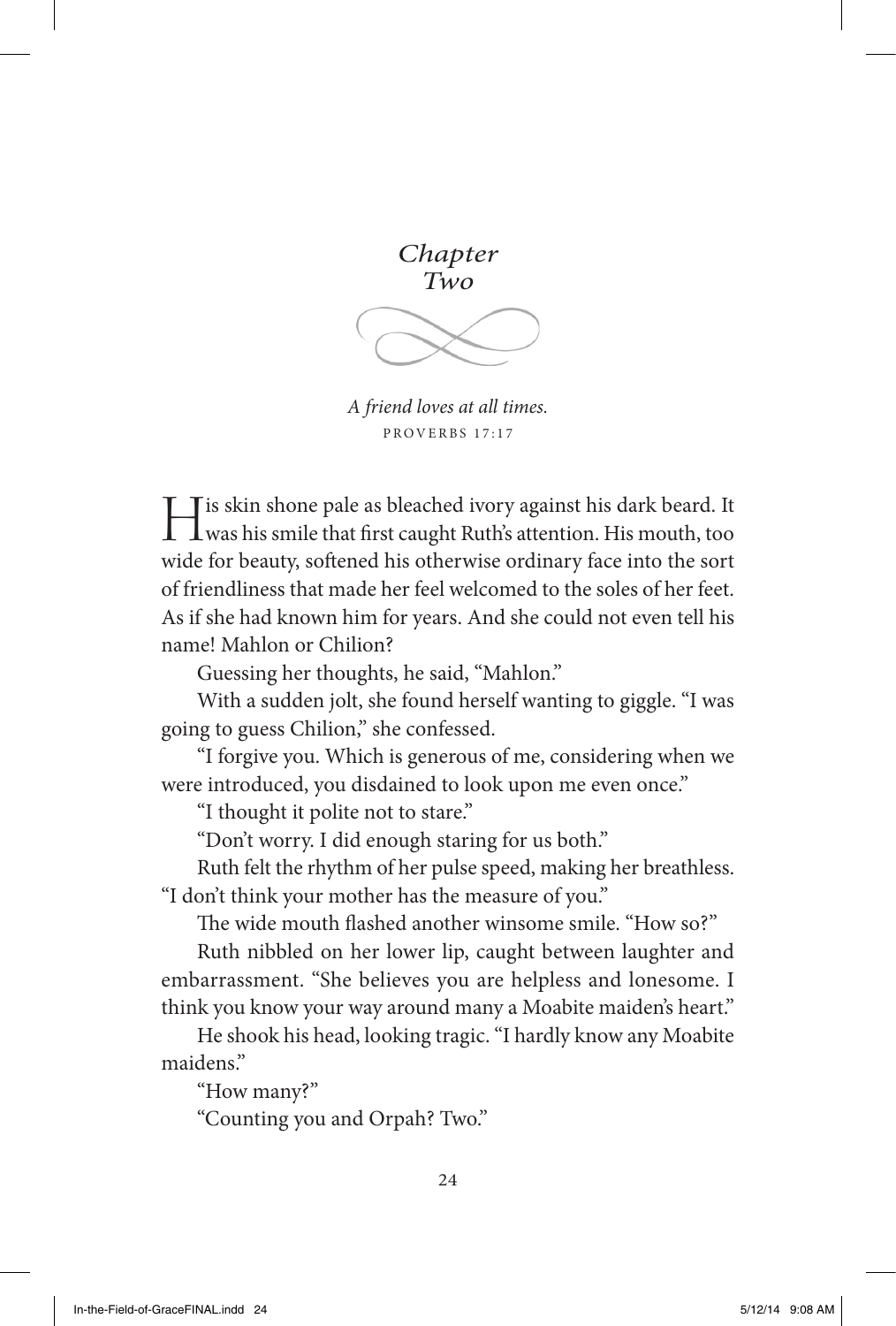Chilion, overhearing his brother, shoved a shoulder into his brother's arm. "Not for lack of trying."



Naomi and Mahlon walked Ruth most of the way home. They finally turned back when she pressed them, just before she arrived at her house. As the outdoor enclosure of her home came into view, Ruth could hear the screech of her mother's raised voice. Frowning, she picked up her steps. Though her mother's temper bore a legendary sting, it rarely grew so noisy as to rouse the interest of the neighbors.

She shoved open the door, which someone had had the forethought to close. A wave of nausea pressed in on her as the scene inside unfolded.

Her mother was screaming, midsentence, "... and cannot abide it one more day. You are a disgusting old man. What is the matter with you? Why won't Chemosh strike you down?"

Her grandfather stood with his head bowed, his sparse lashes lowered. His fragile hand, resting against the wall, trembled so hard that Ruth could hear the sound of his flesh beating a rhythm against the mud brick in spite of her mother's thundering voice. On the back of his old tunic ran a long, wet stain, extending from below his waist to mid-thigh.

"You stink, old man! You're reeking up my house."

For an infinitesimal moment, Grandfather lifted his eyes. They were clear and filled with so much shame, Ruth stopped breathing. She wanted to beat her head against the wall. Of all the times for him to regain self-awareness!

"I'll clean him, Mother." She tried to inject a soothing tone into her soft voice. "It's all right. I will take care of him."

"You! What do you know about it, an unmarried girl?"

"I'll manage. You're tired. Rest. Leave him to me."

For a moment the older woman seemed disconcerted. She smoothed back her hair, once. Twice. "It's not my fault. He drives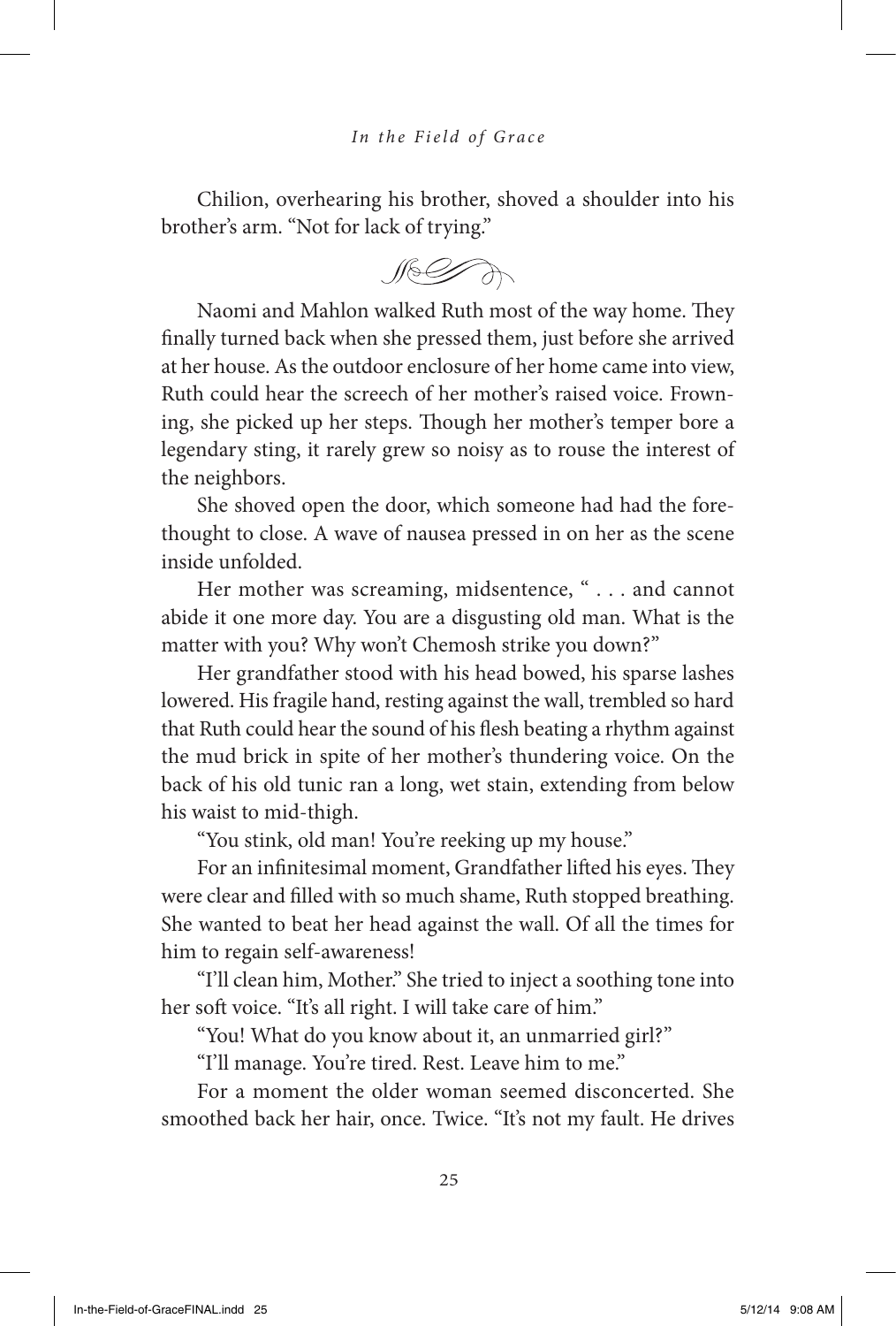me to it. Worse than a baby, he's become. And with your father never home to give a hand, everything lands on me."

"I'll take care of him," Ruth whispered again, and took her grandfather by the hand and drew him outside, grabbing a towel, pitcher of water, basin, and a fresh tunic on her way. No one else offered to help. They never did. Her sisters had no interest in an old man who had little to offer them save exasperation and extra labor. Their mother, protective of them in a way she never had been of Ruth, did not insist that they help with Grandfather. They had their chores, of course. Sewing, mending, cooking, and washing. Lighter work compared to Ruth that left their hands soft and feminine, free of the calluses that plagued Ruth's palms.

She was grateful for the lengthening darkness, which gave her work a semblance of modesty. "I'm sorry, Grandfather," she said. But to her relief, the old man had retreated into his shadow world again. After cleaning and changing him, Ruth took him back into the house and helped him to lie down on his mat. She covered him with his old cloak and returned outside to wash his tunic with lye.

That night as she lay sleepless on her mat, the discordant snores of her sisters filling the hot chamber, Ruth thought of Naomi's welcoming manner and Mahlon's encompassing smile. It occurred to her that if Grandfather lived with *them,* they would treat him with kindness. They would seek to comfort him as he grew increasingly lost in the twilight of his waning mind.

Instinctively, she knew that Naomi would bear the burden of a man who had become so much less than himself. And Mahlon would not run away to avoid the unpleasantness of it, as her father did. He would not hide in the fields, seeking the excuse of work as a way to shirk the hardship of caring for an aging parent. Life with Naomi's family would be very different from her experience in her own home.

Ruth pushed the thought aside. It was an impossible dream. *The only thing I ever wanted was to belong.* She sighed, and buried the rising tide of that impractical longing as best she could.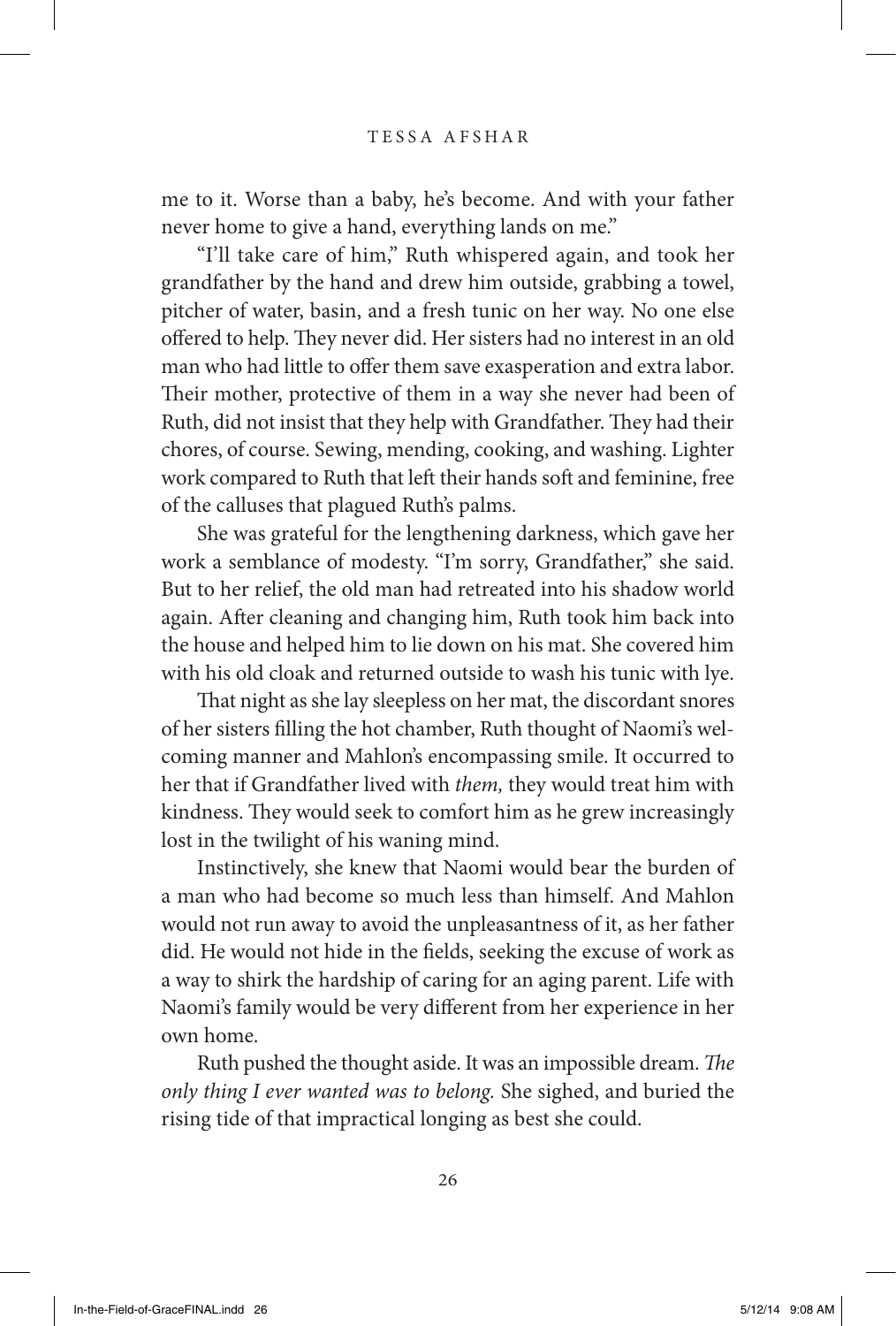For the next five days, she had little time to dwell on dreams. Grandfather took a turn for the worse, and she spent every spare moment trying to make him comfortable, trying to lift some of the weight of his care from her mother's exasperated shoulders. On the sixth day, close to the noon hour, an unexpected knock on the open door arrested everyone's attention.

Naomi stood near the entrance, her pleasant face wreathed in a tentative smile. "Peace," she called out. "I am Naomi. I have come to ask after Ruth."

Ruth ran to the door. "Naomi! Come in. How good of you to come."

She shook her head, remaining outside. "I won't intrude. You seem busy. I have brought your mother a fresh loaf of bread to thank her for allowing you to visit us."

"How thoughtful." Ruth took the cloth containing the still warm loaf. The aroma of freshly baked wheat made her mouth water. "I doubt the pharaoh of Egypt has bread so fine. Won't you come inside and meet my family?"

Naomi's gaze met with a frosty reception from the mistress of the house, who was crouching by the indoor fire, stirring an old pot while coldly surveying the scene before her. "Another day, perhaps," she said.

"My grandfather has been very ill. I have had no time to visit again."

"I am so sorry to hear it. Looking after a sick relative can be a heartache. But it can be a comfort too, knowing that you can help carry a little of their burden in their time of need."

"Thank you. And for this, also," Ruth said, holding out the bread. "I know my family will enjoy your baking as I did."

"Come back and tarry with us when you can."

As soon as Naomi left, Ruth's mother pulled her to the side. "That woman does not hail from Moab. Not with that bumpkin accent. Where is she from?"

"Bethlehem of Judah, in Israel."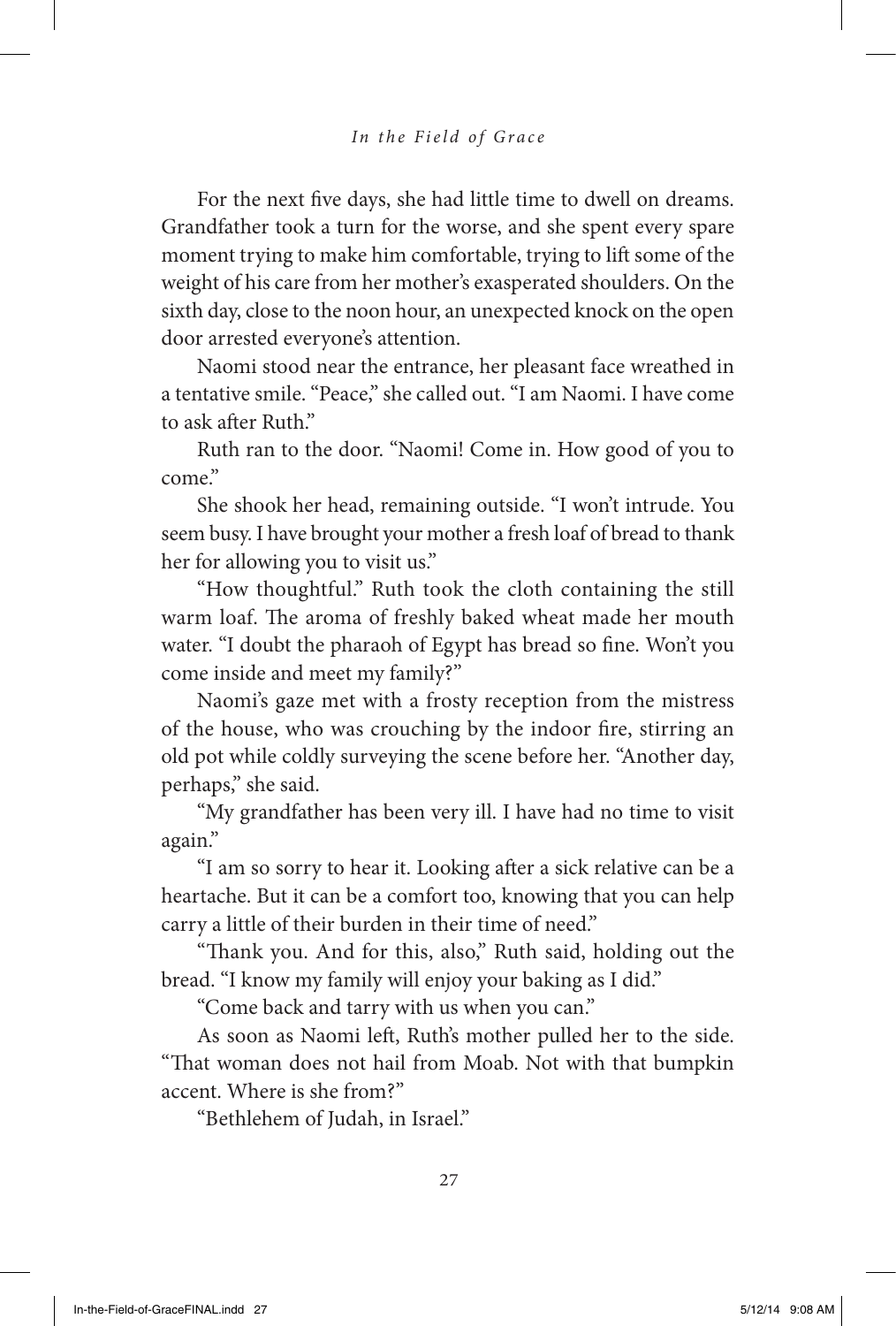"Israel? Have you lost your mind, running about with those people? They are backward, Ruth, and worship a strange God no one but they understand. More importantly, did you see her clothes? Ragged as a beggar's. I don't want my daughter associating with such people."

"She is kind." Ruth's words came out stiff as a wooden plank. "She sent you this bread."

Her mother rolled her eyes and turned away.

Every day after that, Naomi made the time to visit Ruth, always with a present in hand: a cake of raisins, a small earthenware pot of pickled capers, an armful of wild onions, loaves of barley bread. At first she refused to enter. Although she did not say so, Ruth knew that the Israelite woman could sense her mother's hostility. In time, her mother was softened by Naomi's persistent generosity, and while she did not descend into true hospitality, she did invite her in. The older woman's visits became so regular that no one save Ruth paid her much heed anymore.

Naomi would bide with Ruth next to Grandfather, sometimes in comforting silence, sometimes sharing fascinating memories from her native land.

"It's true," she told them one late afternoon. "Once, long before my time, a woman ruled in Israel. Her name was Deborah."

Ruth, who had learned that the Israelites had no king or prince, sucked on her lower lip. "A *woman* reigned over you?"

"She proved herself one of our best judges. We had forty years of unbroken peace thanks to her wisdom. She would sit under her palm tree in Ephraim and help people resolve their conflicts."

"What if there had been war? How could she have coped?"

"War did come. Jabin, king of Canaan, had cruelly oppressed the Israelites for twenty years, and the commander of his army, Sisera, remained undefeated. He had nine hundred chariots fitted with iron, if you can imagine such a wonder. Who could stand against that army?

"Then Deborah, who was a prophet as well as a judge, heard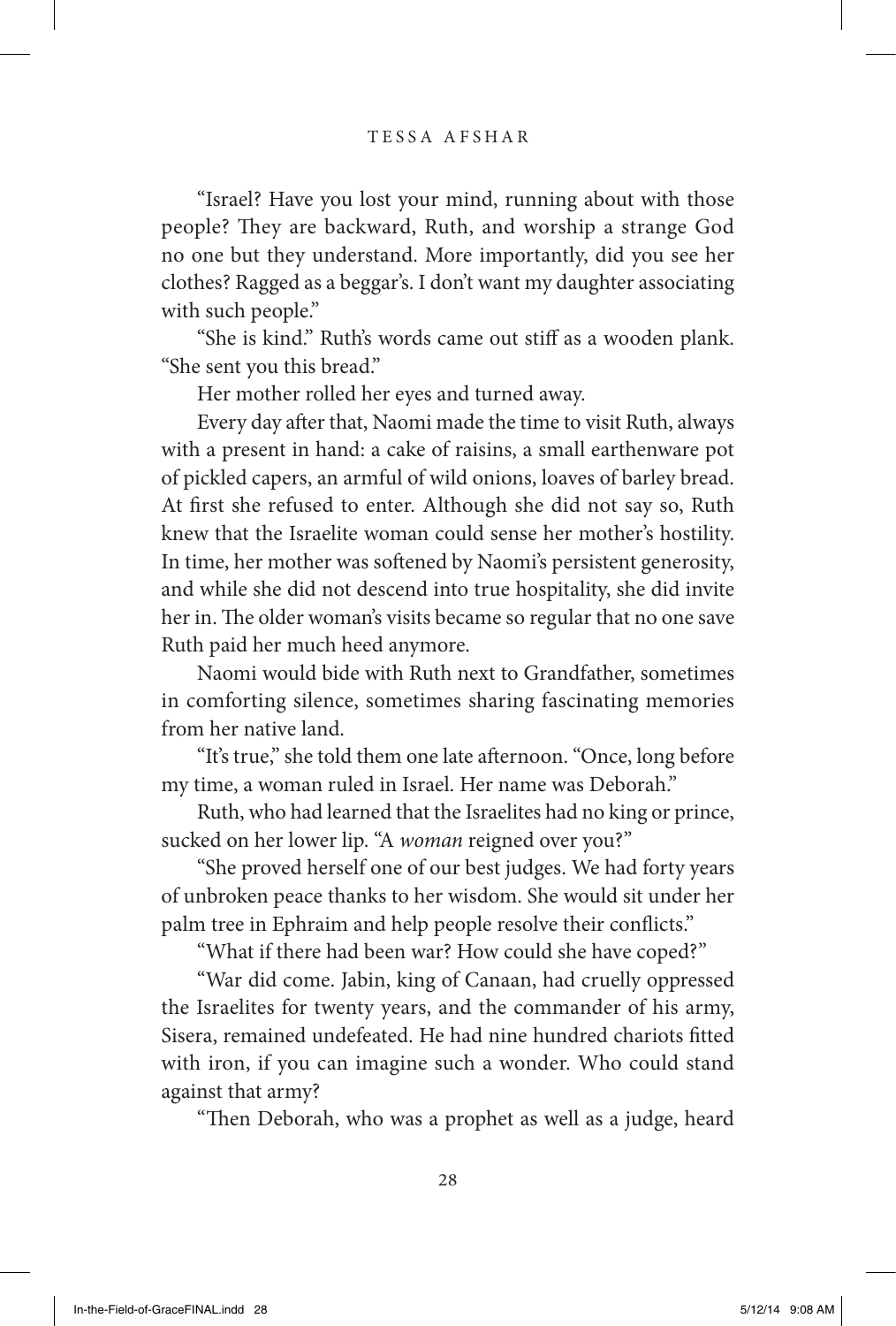from the Lord concerning the hardship of our people. God wanted Barak, the head of Israel's army, to go up against Sisera. It was time for Israel to vanquish its enemies. Do you know what Barak said?"

"*What?*" Grandfather cried without warning. Ruth and Naomi stared at each other with round eyes.

Naomi cleared her throat. "Barak said he would go, but only if Deborah went into battle with him."

"A mouse?" Grandfather interjected.

Ruth and Naomi looked about them, alarmed.

"Or a man?" Grandfather continued.

"Oh, you mean Barak?" Naomi laughed. "A cross between the two, I imagine. This war required faith. Faith that the Lord had more power than the iron chariots of Canaan. Faith that God could overcome in the midst of an impossible situation. Deborah had enough faith to cover Barak's lack. She told him that she would certainly go. But she also foretold that he would lose the highest honor in spite of winning the victory."

"She rode into war?" Ruth's voice came out high. "What happened?"

"Deborah didn't actually fight in the battle, but she went with the army and gave them the confidence of her faith. Sure enough, as God had promised, Israel routed Sisera's army in spite of his nine hundred unconquerable chariots."

"That's an astounding victory. Did she offer a great sacrifice to the Lord? One of her children, perhaps?"

Naomi's face scrunched as if she had drunk sour milk and desperately wanted to spit it out. "We don't sacrifice humans in Israel. Life belongs to the Lord. It is not for us to destroy."

Ruth gave a slow nod of her head. "You serve a merciful God." "Yes. Thankfully."

"Tell me, what became of Sisera and Barak?"

"In the midst of the melee, Sisera managed to flee on foot. His heart must have brimmed with relief when he made it unharmed to the tent of a woman named Jael. Sisera imagined himself safe,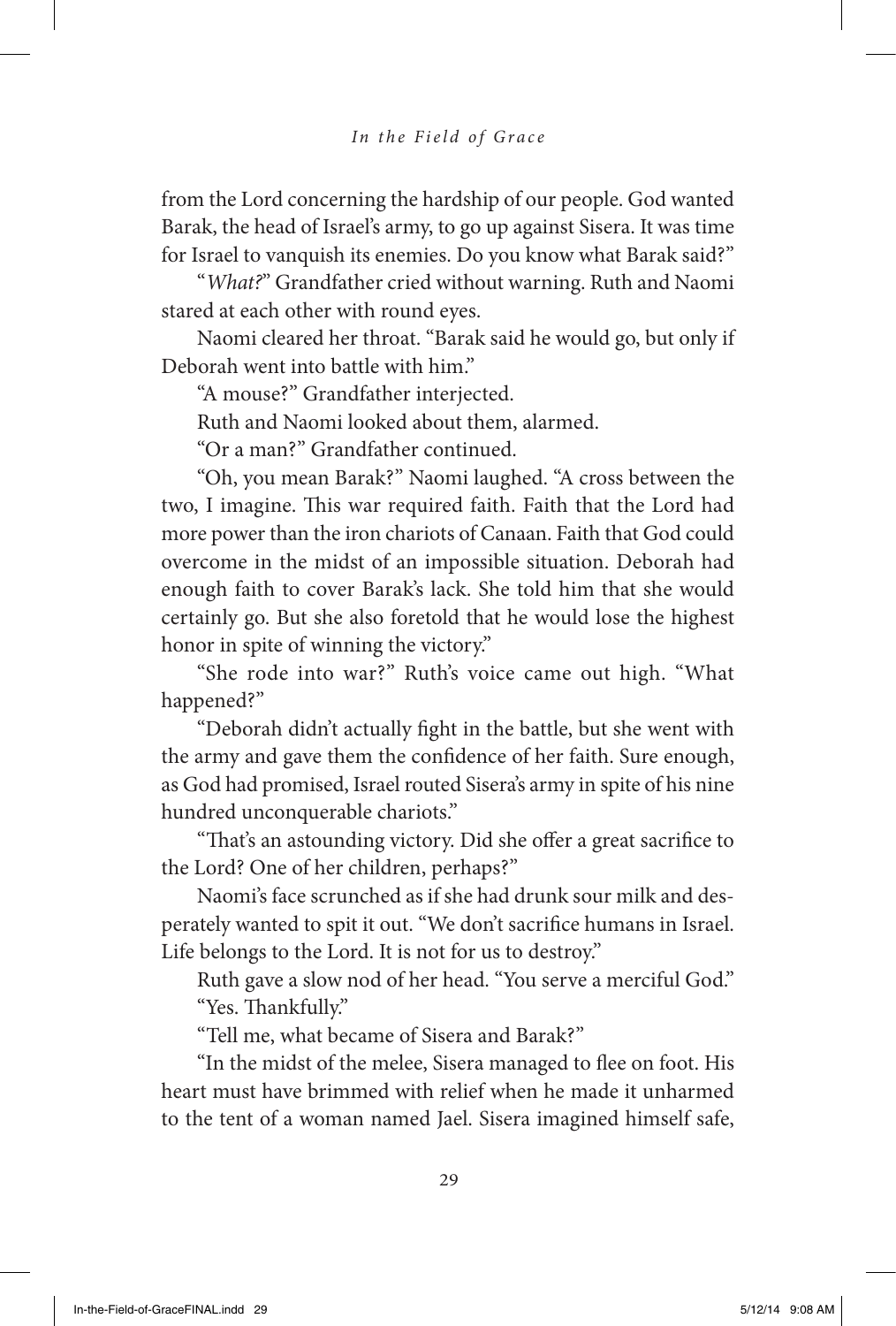surviving to fight another day, because Jael's absent husband was on friendly terms with King Jabin. But he miscalculated. Exhausted, he fell asleep, and Jael killed him with a tent peg. So you see, the great commander lost his life to a woman, and Barak lost the glory of vanquishing his greatest enemy."

"So Deborah prevailed?"

"She did. The name of Deborah lives on for all generations as a woman raised up by the Lord to deliver our people."

"Your God used a woman to fulfill His plans for your people?"

"You never know who the Lord will use. Perhaps one day, it will be you, Ruth."

Ruth chuckled. "Not unless He is very desperate. By the sound of Him, I don't believe He is. What do you think, Grandfather?"

"The Lord," he said.

"Yes indeed," Naomi said, giving a broad grin of approval.

The interaction seemed to have exhausted the old man and before long he had sunk into a deep sleep.

The next day, Ruth rose before sunrise to fetch water. The well, located an hour's brisk walk from their house, would congest with long lines of chattering women later in the morning. To avoid the lines—and the crowd—Ruth had grown accustomed to awakening early each day, and arriving at the well when most women were just rising out of bed.

She drew water into her large clay pot, grunting as she swung the heavy jar over and up to settle snugly against her slender hip. She had performed this chore so often since childhood that she could manage it with a wool blindfold.

Her mind roamed as she walked home. She thought of the chores that still awaited her: weeding and tending the garden, making bread for the evening meal, washing the floor mats, which had grown dusty with use. No doubt her mother had more work in store for her as well.

She wondered if she would be able to sneak a few raisins to her grandfather with his noonday meal. He had slept through the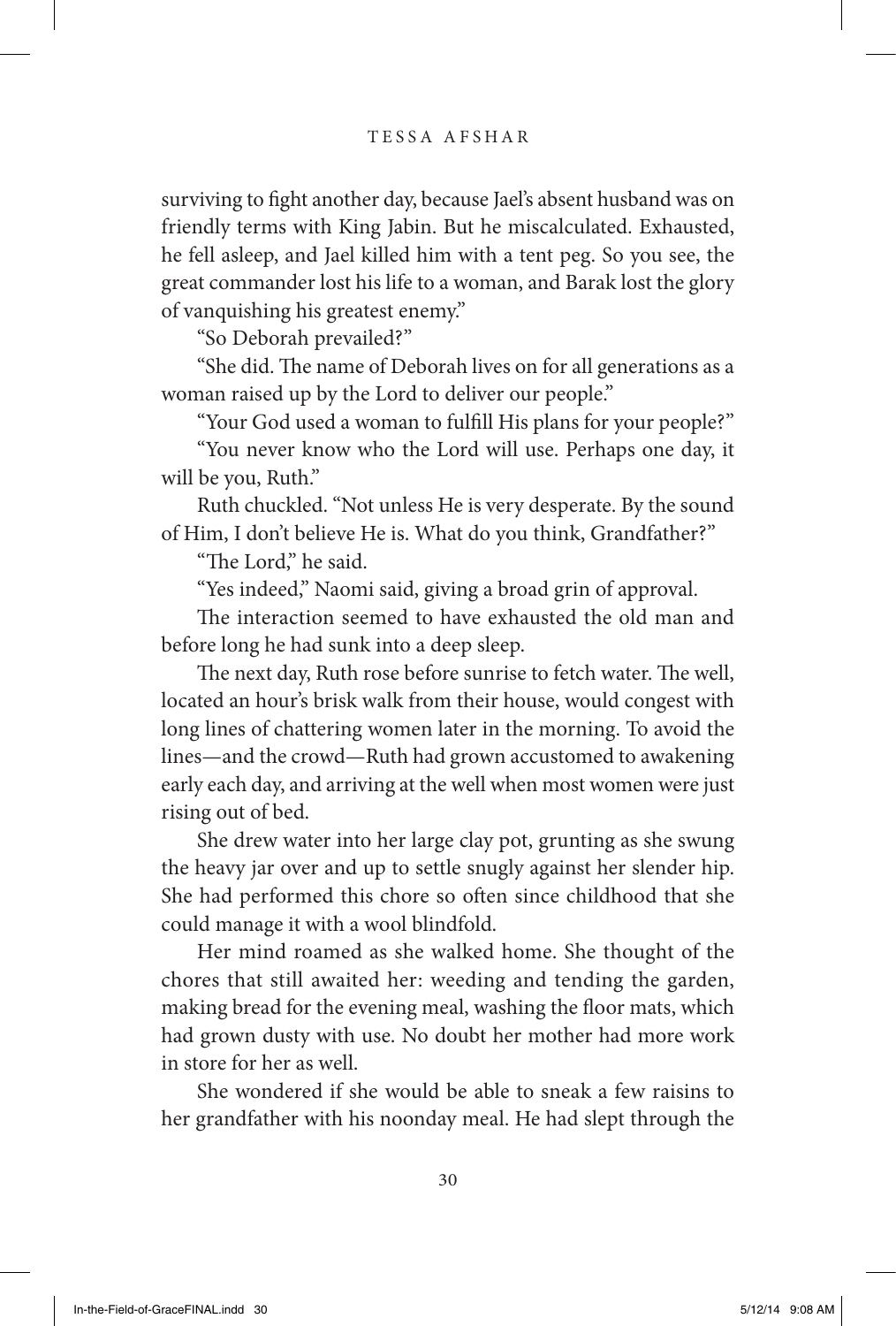night without having an accident. Ruth could not help but feel that Naomi's visits had somehow helped the old man.

After washing the mats and sweeping the floor, Ruth turned to the hard work of helping her mother grind flour in the hand mill. When she finished, she checked on Grandfather and found that he had dragged in mud all over the newly washed mats. She groaned and threw her grandfather a vexed glance where he lay in the corner of the room. Bending, she started to wipe the mats clean again before her mother saw the mess and lost the last of her patience.

In truth, on occasion, even Ruth found it a challenge to contend with Grandfather's unintended disarray. Love alone tethered her frustration and made bearable the numerous inadvertent blunders of the old man, which increased her already heavy workload. She cherished him too much to give in to anger. Because of that love, her heart never grew cold and resentful toward him the way her mother's had done.

At noon, not only was Ruth able to bring Grandfather a small pile of raisins, but she also managed to fill his bowl with an extra portion of lentil stew, skimmed from her own share.

As she placed the raisins in Grandfather's hand, the old man turned and looked full into her eyes. "My beautiful Ruth," he mumbled and patted her cheek. "I missed you."

Ruth felt her throat tighten. "Oh, Grandfather. I love you so dearly."

The old man stuffed all the raisins in his mouth at once. "Good!" he declared after he had swallowed them.

Ruth wiped a thin rivulet of spittle from the side of his chin. "Sweet, aren't they?"

A gnarled hand rested on her head for a fleeting moment. "Like you."

Grandfather had not spoken so many clear words together in months. Ruth swallowed tears of joy. He was improving.

"Naomi will come and visit you this evening. Perhaps she will tell us more amusing stories."